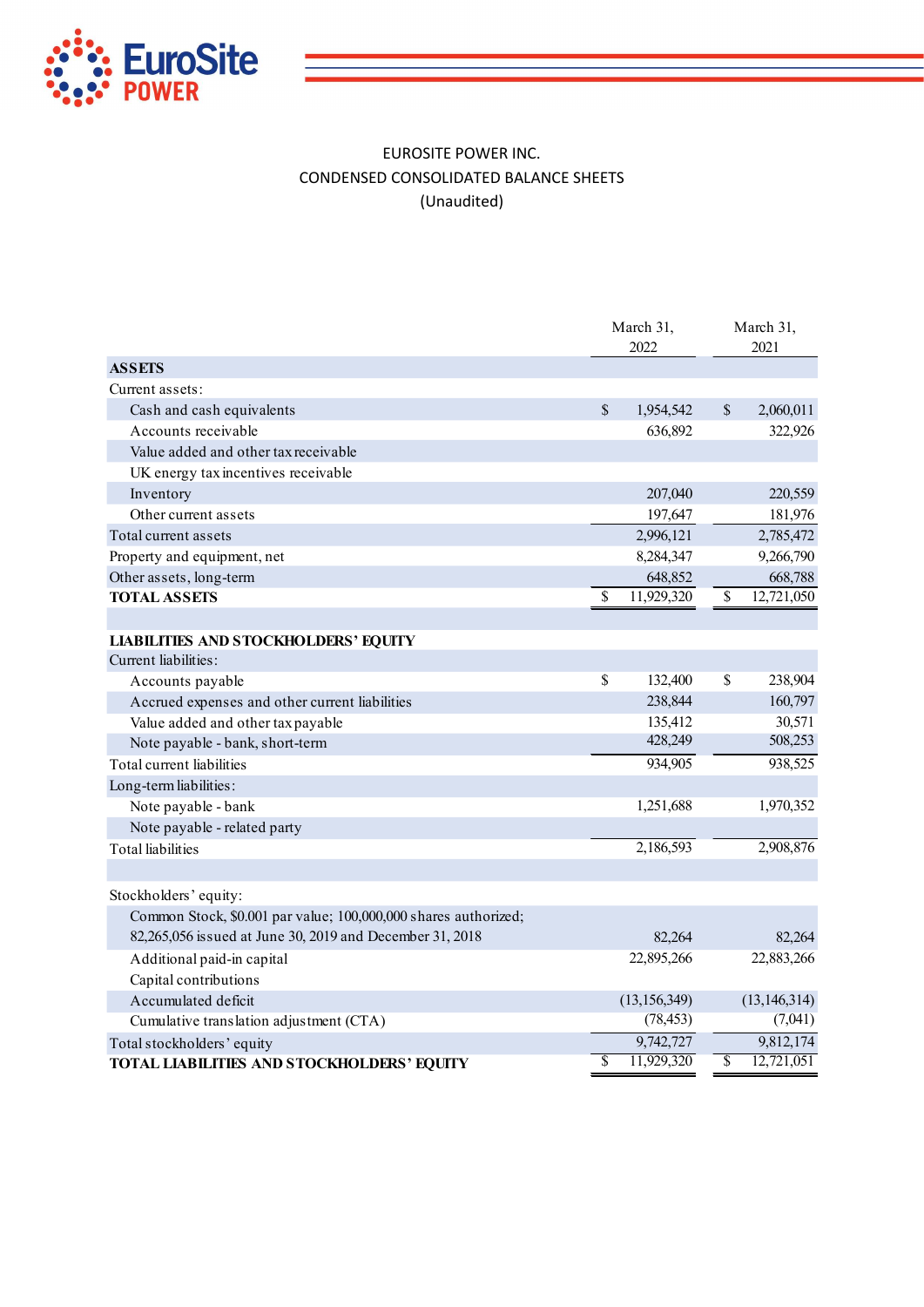

## EUROSITE POWER INC. CONDENSED CONSOLIDATED STATEMENTS OF OPERATIONS (Unaudited)

|                                                         | Three Months Ended       |                          |  |  |  |  |
|---------------------------------------------------------|--------------------------|--------------------------|--|--|--|--|
|                                                         | March                    | March                    |  |  |  |  |
|                                                         | 2022                     | 2021                     |  |  |  |  |
| Revenues                                                |                          |                          |  |  |  |  |
| Energy revenues                                         | \$<br>1,577,301          | \$<br>829,198            |  |  |  |  |
| Turnkey and other revenues                              | 11,037                   | 3,791                    |  |  |  |  |
|                                                         | 1,588,338                | 832,988                  |  |  |  |  |
| Cost of sales                                           |                          |                          |  |  |  |  |
| Fuel, maintenance and installation                      | 907,891                  | 422,290                  |  |  |  |  |
| Turnkey costs                                           |                          | 165                      |  |  |  |  |
| Site depreciation expense                               | 190,144                  | 197,963                  |  |  |  |  |
|                                                         | 1,098,035                | 620,418                  |  |  |  |  |
| Gross profit (loss)                                     | 490,303                  | 212,570                  |  |  |  |  |
| Operating expenses                                      |                          |                          |  |  |  |  |
| General and administrative                              | 195,234                  | 161,966                  |  |  |  |  |
| Selling                                                 | 80,055                   | 36,642                   |  |  |  |  |
| Engineering                                             | 140,979                  | 90,589                   |  |  |  |  |
|                                                         | 416,268                  | 289,196                  |  |  |  |  |
| Gain / (Loss) from operations                           | 74,035                   | (76,626)                 |  |  |  |  |
| Other income (expense)                                  |                          |                          |  |  |  |  |
| Interest income                                         |                          |                          |  |  |  |  |
| Interest expense, net of debt premium amortization      | (27,919)                 | (28, 342)                |  |  |  |  |
| Debt conversion expense                                 |                          |                          |  |  |  |  |
|                                                         | (27,919)                 | (28, 342)                |  |  |  |  |
| Gain / (Loss) before income taxes                       | 46,116                   | (104,969)                |  |  |  |  |
| Taxcharge                                               | (23, 133)                |                          |  |  |  |  |
| Net gain $/$ (loss)                                     | \$<br>22,983             | \$<br>(104,969)          |  |  |  |  |
|                                                         |                          |                          |  |  |  |  |
| Net gain / (loss) per share - basic and diluted         | \$<br>0.0003             | $\mathbb{S}$<br>(0.001)  |  |  |  |  |
| Weighted-average shares outstanding - basic and diluted | 82,263,525               | 82, 263, 525             |  |  |  |  |
|                                                         |                          |                          |  |  |  |  |
| <b>Non-GAAP financial disclosure</b>                    |                          |                          |  |  |  |  |
| Gain / (Loss) from operations                           | $\mathbb{S}$<br>74,035   | $\mathbb{S}$<br>(76,626) |  |  |  |  |
| Depreciation expense                                    | 190,428                  | 199,426                  |  |  |  |  |
| Site Impairments                                        |                          |                          |  |  |  |  |
| Stock based compensation                                |                          |                          |  |  |  |  |
| Adjusted EBITDA                                         | $\mathsf{\$}$<br>264,463 | $\mathsf{\$}$<br>122,799 |  |  |  |  |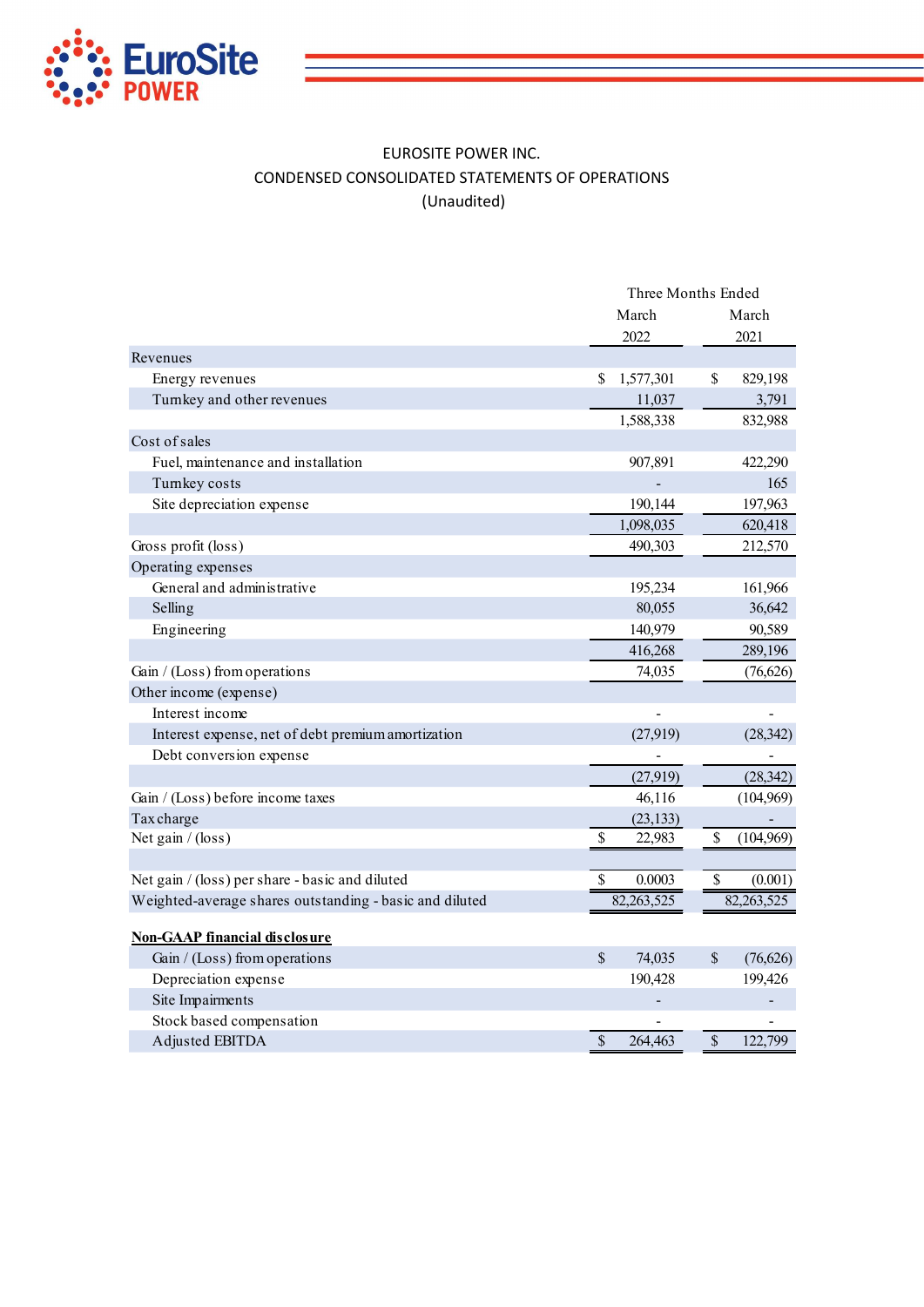

## EUROSITE POWER INC. CONDENSED CONSOLIDATED STATEMENTS OF CASH FLOWS (Unaudited)

| EUROSITE POWER INC.<br>CONDENSED CONSOLIDATED STATEMENTS OF CASH FLOWS<br>(Unaudited) |                                     |              |                        |
|---------------------------------------------------------------------------------------|-------------------------------------|--------------|------------------------|
|                                                                                       | Three Months Ended<br>March<br>2022 |              | March<br>2021          |
| <b>CASH FLOWS FROM OPERATING ACTIVITIES:</b>                                          |                                     |              |                        |
| Net gain / (loss)                                                                     | \$<br>22,983                        | S.           | (104, 969)             |
| Adjustments to reconcile net loss to net cash used in operating activities:           |                                     |              |                        |
| Depreciation and impairment                                                           | 190,428                             |              | 199,426                |
| Stock-based compensation                                                              |                                     |              |                        |
| Changes in operating assets and liabilities                                           |                                     |              |                        |
| (Increase) decrease in:                                                               |                                     |              |                        |
| Accounts receivable                                                                   | (237, 446)                          |              | 70,396                 |
| Value added and other tax                                                             | 72,053                              |              | (26, 684)              |
| Accrued UK energy tax incentives                                                      |                                     |              |                        |
| Inventory                                                                             | (3,723)                             |              | 33,239                 |
| Prepaid and other current assets                                                      | 59,694                              |              | 22,384                 |
| Other assets, long term                                                               | 15,920                              |              | 31,207                 |
| Increase (decrease) in:                                                               |                                     |              |                        |
| Accounts payable                                                                      | (49,951)                            |              | (67,092)               |
| Due to related party                                                                  |                                     |              |                        |
| Accrued expenses and other current liabilities                                        | 36,076                              |              | (52, 810)              |
| Capital Contributions to Joint Venture                                                |                                     |              |                        |
| Net cash used in operating activities                                                 | 106,036                             |              | 105,097                |
|                                                                                       |                                     |              |                        |
| <b>CASH FLOWS FROM INVESTING ACTIVITIES:</b>                                          |                                     |              |                        |
| Purchases of property and equipment                                                   | (3,787)                             |              | (189, 675)             |
| Net cash used in investing activities                                                 | (3,787)                             |              | (189, 675)             |
|                                                                                       |                                     |              |                        |
| <b>CASH FLOWS FROM FINANCING ACTIVITIES:</b>                                          |                                     |              |                        |
|                                                                                       |                                     |              |                        |
| Payments on note payable                                                              | (155, 838)                          |              | (94, 046)              |
| Proceeds from loan payable - bank                                                     |                                     |              | 345,593                |
| Net cash provided by (used in) financing activities                                   | (155, 838)                          |              | 251,547                |
| <b>Effect of Exchange Rate on Cash and Cash Equivalents</b>                           | (31, 135)                           |              | (31,946)               |
|                                                                                       |                                     |              |                        |
| Net increase (decrease) in cash and cash equivalents                                  | (84, 724)                           |              | 135,023                |
| Cash and cash equivalents, beginning of the period                                    | 2,039,265<br>\$ 1,954,542           | $\mathbb{S}$ | 1,924,988<br>2,060,011 |
| Cash and cash equivalents, end of the period                                          |                                     |              |                        |